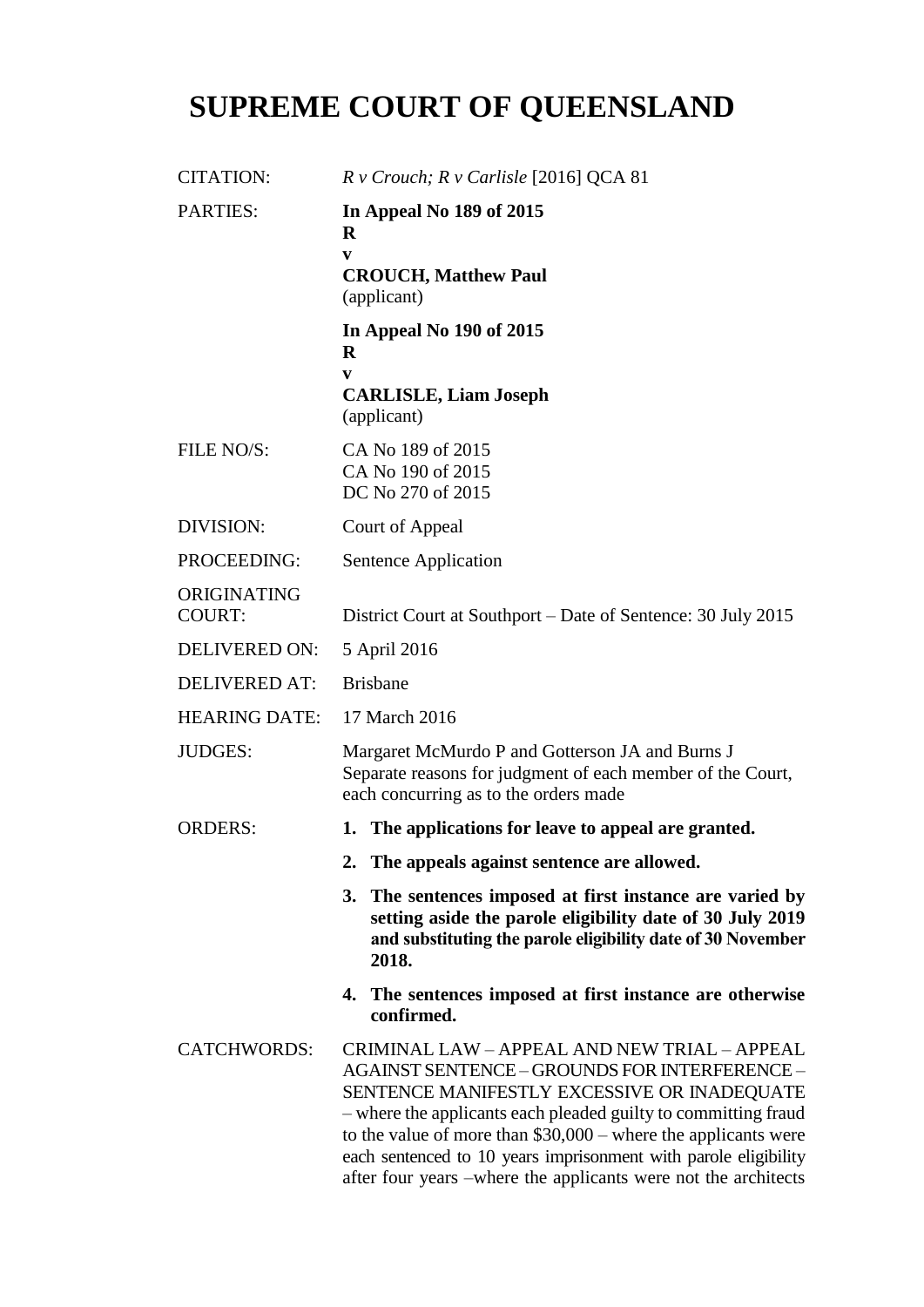of the fraud – where the applicants contended the judge did not set parole eligibility after one third of the sentence because they did not disclose to authorities the identity of the architect of the fraud – where there is no requirement for a sentencing judge who does not set a parole date, parole eligibility or suspension after one third of the head sentence to give reasons for not doing so – where the judge failed to give proper weight to the fact that that without the applicants' admissions a fraud of only \$1.8 million, instead of \$5.6 million, could have been established – whether the sentencing discretion should be reexercised

*Penalties and Sentences Act* 1999 (Qld), s 13A

|                    | R v Henderson [2014] QCA 12, cited                                                            |
|--------------------|-----------------------------------------------------------------------------------------------|
|                    | $Rv$ Jamieson [2016] QCA 11, cited                                                            |
|                    | $R$ v Kendrick [2015] QCA 27, cited                                                           |
|                    | $R$ v Lovell [2012] QCA 43, cited                                                             |
|                    | $R \, v$ Rooney; $R \, v$ Gehringer [2016] QCA 48, cited                                      |
| <b>COUNSEL:</b>    | P J Callaghan SC, with B P Dighton, for the applicants<br>M T Whitbread for the respondent    |
| <b>SOLICITORS:</b> | AHA Taylor Lawyers for the applicants<br>Director of Public Prosecutions (Queensland) for the |

respondent

- [1] **MARGARET McMURDO P:** The applicants, Liam Carlisle and Matthew Crouch, together with another co-offender, Tiffany Lea O'Donnell, pleaded guilty on 23 June 2015 in the Southport District Court to fraud to the value of more than \$30,000. O'Donnell's sentence was adjourned until September. This Court was not told whether she has been sentenced and, if so, the sentence she received. The applicants were each sentenced on 30 July 2015 to 10 years imprisonment with a parole eligibility date on 30 July 2019, that is, after four years. They have each applied for leave to appeal against that sentence on the grounds that the judge erred in not setting a parole eligibility date at one third of the head sentence; in failing to provide reasons for not doing so; and in failing to have regard to the fact that the applicants had admitted, by their pleas, to a quantum of fraud that was more than three times that which could be proven against them; and that, in all the circumstances, the sentence was manifestly excessive.
- [2] Carlisle was born in New Zealand and was about 28 at the time of his offending and 31 at sentence. His New Zealand criminal history included public nuisance, assault, property and drug offences for which he was sentenced to community-based orders. His Queensland criminal history included a breach of a domestic and family violence protection order on which he was sentenced to nine months probation without conviction in 2003; a public nuisance offence for which he was convicted and fined in 2006 and a failure to appear in 2008 for which he was fined without conviction.
- [3] Crouch was 31 at the time of the offending and 34 at sentence. His New Zealand criminal history included street, drug, traffic, dishonesty and assault offences, as well as offences involving the breaching of orders for which he received non-custodial sentences. In 1998 he was sentenced to home detention for offences including theft; taking obtaining or using a document for pecuniary advantage; obtaining accommodation by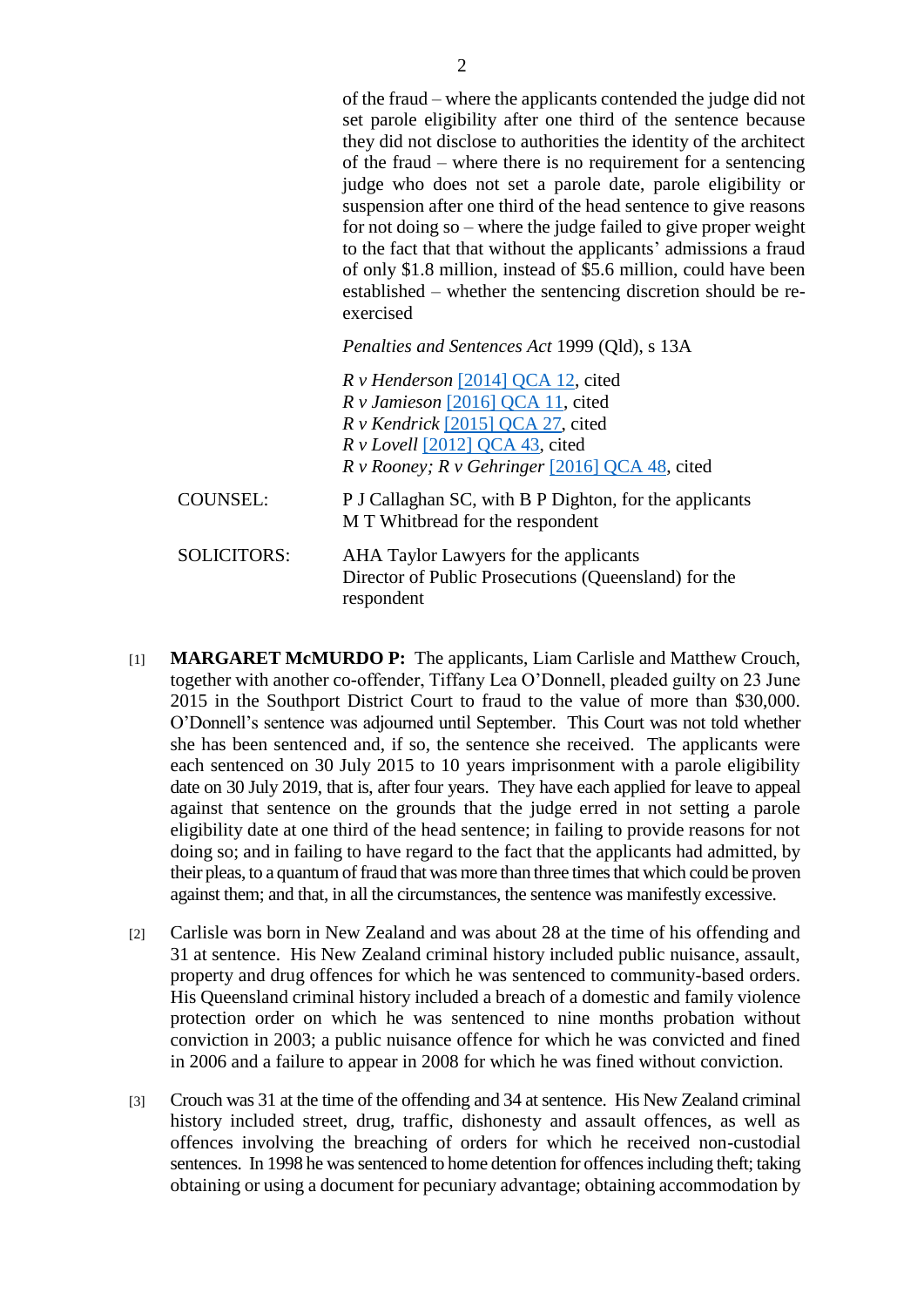fraud and associated offences. His Queensland criminal history included a public nuisance offence in 2006 and a failure to appear in 2008; he was fined without conviction on both.

#### **The circumstances of the offending**

- [4] An agreed 20-page statement of facts was tendered at sentence.<sup>1</sup> The prosecutor explained that a fraudulent scheme of this type was known as a "boiler-room" operation which differed from a "Ponzi-type" scheme. In a Ponzi scheme funds were returned by way of interest to investors but in a boiler-room scheme, nothing was returned.
- [5] Members of the public were contacted through telemarketers offering an opportunity to invest. They were then sent bogus, professional-looking information by email and asked to make payments into nominated bank accounts. Once the payments were made, the perpetrators of the fraudulent scheme quickly withdrew the money. The operation was well organised with offices with telemarketers who often used false names. The schemes operated from about December 2010 until around December 2011 and involved five different companies: Alpha Select Australia Ltd; Citicorp Australia Pty Ltd; West Trade Group Pty Ltd; West Trade Cars Pty Ltd and West Two Pty Ltd. In all, around 311 members of the public made approximately 480 deposits totalling \$5,630,555.39. Of that, \$4,900,000 was withdrawn by the fraudsters, with just under \$586,000 recovered so that very little will be returned to investors.
- [6] As investors became suspicious about one company, the applicants closed the scheme down and started a similar fraud using another company. The applicants put in place people who could give a semblance of legitimacy to the companies by properly registering them and then opening bank accounts in the companies' names. O'Donnell played a large role in that. The prosecutor described the modus operandi as "designed totally to rip people off." The applicants were running and managing the business but it was not clear whether they were its sole orchestrators. It may be there was another or others behind them. The applicants indicated that they would not provide information as to the identity of those who set up and principally benefited from the scheme.

The submissions at sentence

- [7] The prosecutor emphasised that the applicants benefited from the fraud through wages, receiving a percentage of the investments. They used the proceeds to live a comfortable lifestyle. They sometimes drove luxury vehicles and travelled to the USA. Nothing had been recovered, save for some vehicles and cash totalling \$586,000. Neither applicant gave an interview to police but each pleaded guilty in a timely way. Had there been a trial, the prosecution could not have alleged that they defrauded the full amount which they had now accepted in their pleas of guilty. The prosecutor agreed with the judge's observation that it was a strong prosecution case. The applicants were committed for trial in August 2013 and were then charged with the additional offence of money laundering. Negotiations took place as to the charges, with the money-laundering charge ultimately discontinued. The delay in listing the matter for sentence was caused by O'Donnell changing solicitors on a number of occasions. Her case had been listed for a contested sentence to be heard later in the year.
- [8] Victim impact statements were tendered from 22 victims.<sup>2</sup> The offending had affected them most severely, occurring not long after the Global Financial Crisis. Some investors lost their life savings and many were retirees or no longer in full-time work.

 $\frac{1}{2}$  Exhibit 3, AB 52-71.

Exhibit 5, AB 75-101.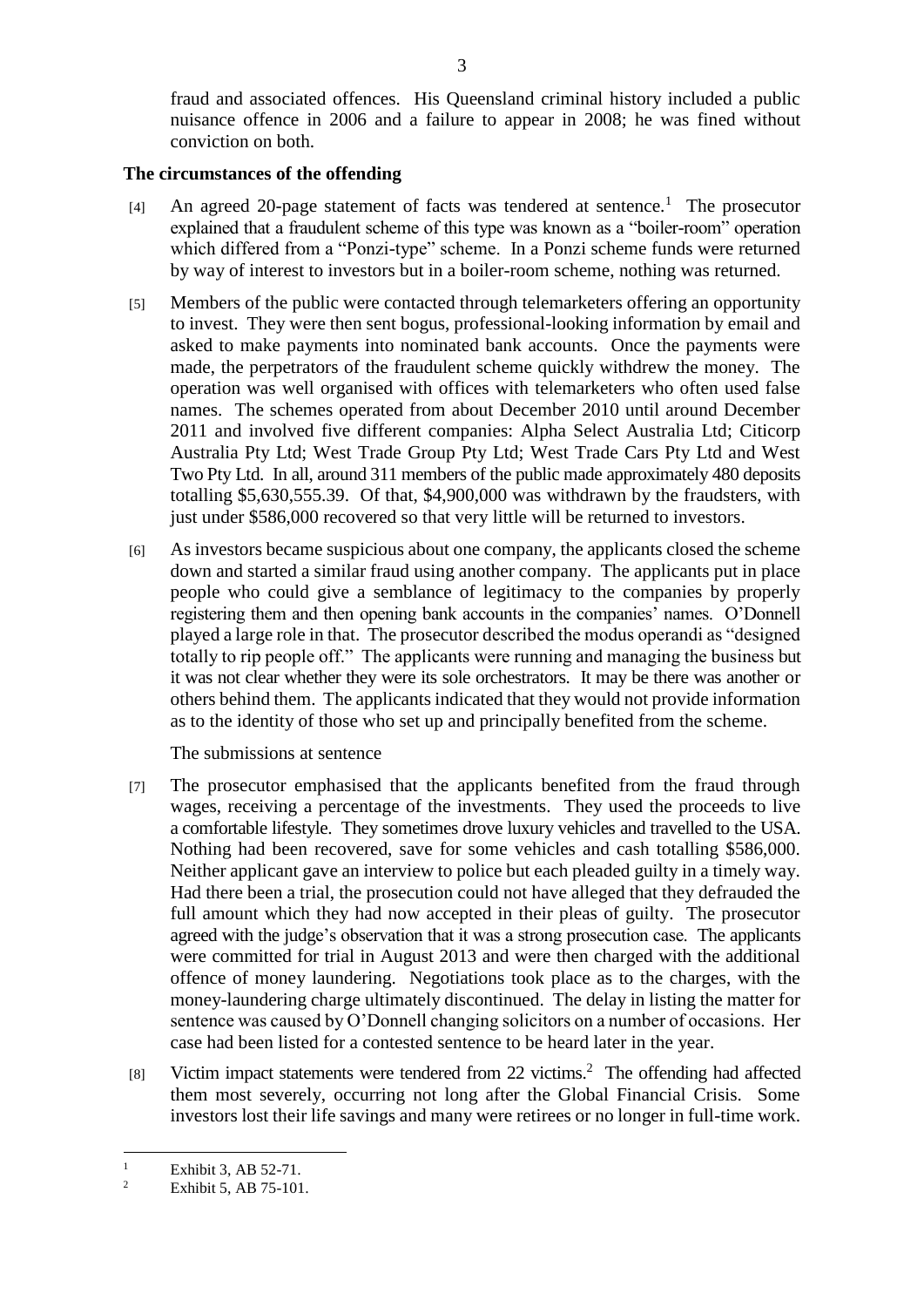- [9] The prosecutor emphasised the large number of victims. The offending involved fairly complex pre-planning and a very large amount of money. It was a large scale, significant fraud that demanded a heavy penalty. The maximum penalty was 12 years imprisonment, having been increased from 10 years imprisonment. The prosecutor referred to cases, including  $R v \text{ Lovell}^3$  and  $R v \text{ Henderson}^4$ . Lovell was the only case where, as here, the maximum penalty was 12 rather than 10 years imprisonment. The prosecutor emphasised that whilst the applicants were not the architect of the offending, together with O'Donnell they played a significant role in executing the fraud. They deserved a sentence which appropriately reflected deterrence and denunciation.
- [10] Carlisle's counsel conceded the seriousness of the offending and that it warranted a very substantial term of imprisonment. The delay in listing the matter for sentence was no fault of Carlisle. Counsel tendered a letter from Carlisle to the judge, apologizing to his victims and expressing remorse. Carlisle, in his letter, claimed that his father died when he was 14 years old and he then turned to drugs and alcohol and exhibited anti-social behaviour. He claimed that being on bail for the past three and a half years had given him time to reflect. He had missed his grandmother's funeral as he could not travel to New Zealand because his passport had been surrendered but he realized he only had himself to blame. He claimed to now have insight into the hurt he had caused not only his victims but also his friends and family. He had, he wrote, at last learnt the value of hard work and honesty. After he was charged, he and his fiancée moved to Sydney where he returned to his trade as an arborist and obtained employment as a tree management officer with Hurstville Council. He planned to use his time in prison to better himself and ensure his rehabilitation. He wrote that he wanted to become a youth worker so that he could draw on his own experiences and mistakes to help and encourage troubled youths.<sup>5</sup>
- [11] Counsel tendered references from Carlisle's partner and other community members, including a reference on behalf of Carlisle's current employer, supporting the submission that the applicant had made encouraging efforts to rehabilitate in recent years.
- [12] His counsel explained that Carlisle had been living and working on the Gold Coast as a telemarketer when he was approached to take up a position which resulted in this offending. He did not initially realise he was involved in a sham. Around the time he discovered the fraud, he was promoted to sales manager and was paid about \$1,800 a week. He then became responsible for administration and money collecting. He was not the architect of the fraud. The judge observed that it would have helped Carlisle if he had been forthcoming as to who was the architect. Counsel responded that Carlisle had limited knowledge as to where the money went. He was now caught between a rock and a hard place; if he co-operated there was a risk of people close to him being threatened. Carlisle did not personally benefit from most of the money obtained. He received between \$2,000 to \$2,500 cash a week so that his net personal gain was in the order of \$90,000. Carlisle arranged for the collection of monies and Crouch was responsible for its distribution. Carlisle did not live an extravagant lifestyle or accumulate any substantial assets. He lived in rented premises. He had co-operated in the administration of justice and there was substantial utilitarian value in his guilty plea which benefited the community and the victims. Carlisle had admitted the totality of his offending without statements being taken from victims to formally prove the full amount of the fraud. Without that co-operation, on the police

 $\frac{1}{3}$ [2012] QCA 43.

<sup>4</sup> [2014] OCA 12.

<sup>5</sup> Exhibit 7, AB 133.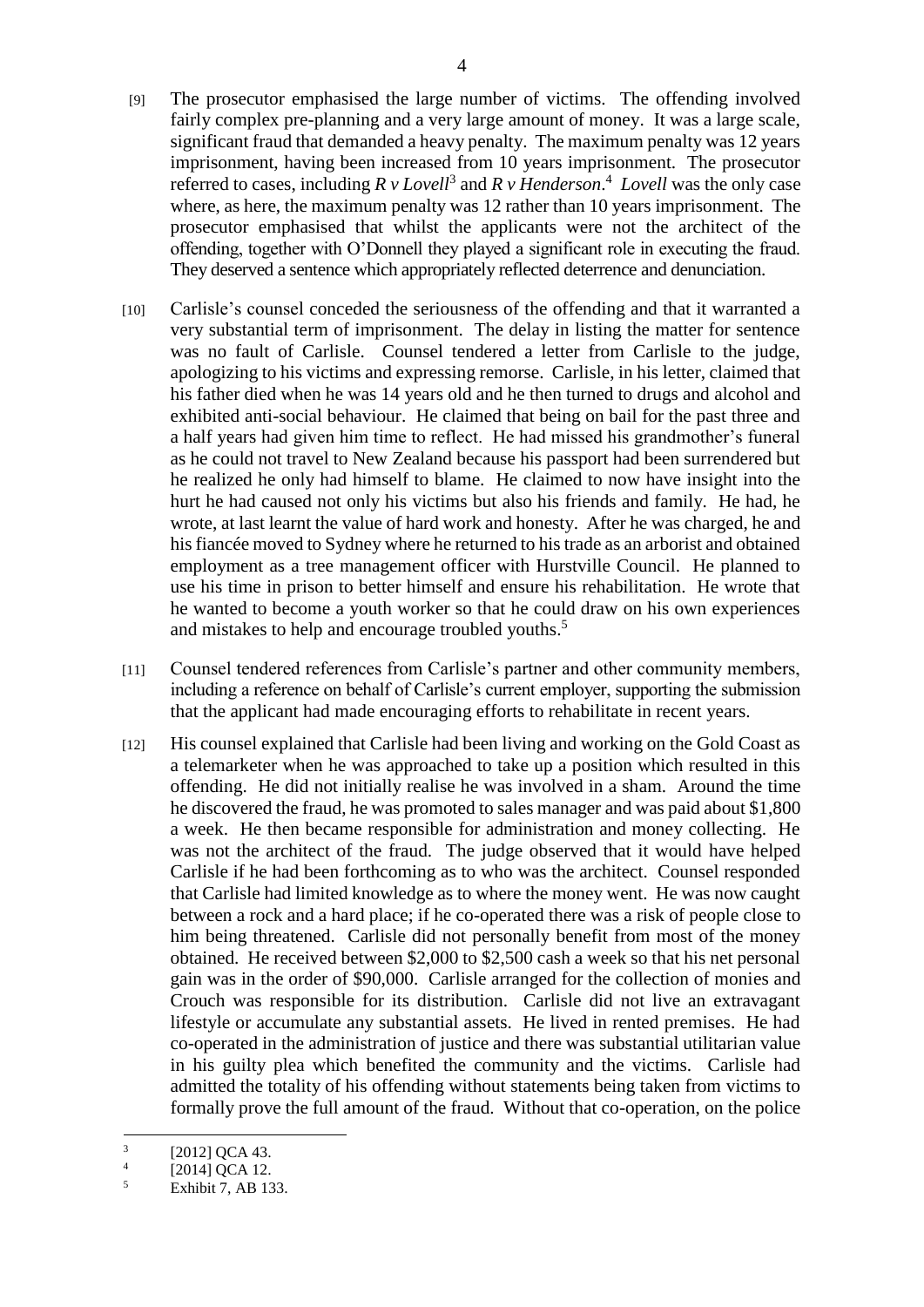material a fraud of only about \$1.8 million could be established. A trial would have been long and complex. His co-operation and guilty plea warranted proper recognition by way of mitigation of sentence. He had been living for some time with the knowledge that he would be going to jail for a lengthy time and had been unable to make long term plans with his partner, although they both wanted to start a family. He had not come to the adverse attention of the authorities in the years since the offending and had made genuine progress rehabilitating. There were real prospects of his continued rehabilitation in future.

- [13] Carlisle's counsel submitted that the cases of most assistance were *Lovell* and *Henderson*, which supported a head sentence of 10 years imprisonment. The many mitigating factors should be reflected by a parole eligibility date after one third of the sentence.
- [14] Crouch's counsel also tendered his client's letter of remorse.<sup>6</sup> Crouch explained that he was born in Australia but lived in New Zealand for 10 years from the age of 13. He moved back to Australia and applied for a telemarketing job. He was promoted to a tele-sales role in which he worked for over three years. He invested in a business involving a computer-based software product which initially proved successful. He and his partner put a deposit on a house and were planning a family together, until the Global Financial Crisis resulted in the business failing. He began to drink heavily and fell behind in mortgage payments. It was against that background that he became involved in this fraud. Not only had he now lost his house and cars but also the trust of his partner of 10 years. His grandfather, who played a pivotal role in his life, died in New Zealand without him being able to thank him and say goodbye. At the time of his offending he had no thought for the victims but he claimed he now realised the seriousness of his actions which disgusted him. He apologised to the courts and the victims. He claimed in his letter that since his arrest he had become a personal trainer and found great satisfaction in helping people and he was determined never to re-offend.
- [15] Counsel also tendered a psychological report from Dr Paul Bowden.<sup>7</sup> The report noted that Crouch was forced to move to New Zealand aged 11 where he was unhappy and demonstrated conduct problems in his early adolescent years. For about a decade he experienced behavioural problems and substance abuse issues. He returned to Australia aged about 23 and successfully turned his life around. His upbringing left him extremely vulnerable to psychological and social problems. Since being charged he had made a genuine effort to rehabilitate. In the months leading up to the offending he developed mental health problems akin to an anxiety disorder with resulting problematic drinking and cannabis use. According to the tests administered, his overall risk of re-offending was in the average range. Over the past three years he had developed insight into his offending and made the necessary changes in his life to rehabilitate.
- [16] Counsel emphasised Crouch's indication of a timely guilty plea in May 2014, following a consent committal in August 2013. This had saved the court and the State a very large investment of time, money and resources and had spared the victims the ordeal and inconvenience of trial. He had co-operated with the administration of justice. Significant recognition should be given to his admissions to a greater quantum of fraud than could be otherwise established by the prosecution. His guilty plea was convincing evidence of remorse. His Honour noted that further co-operation would be more convincing evidence of remorse. Counsel replied that Crouch feared for his life and that of his partner were he to disclose the architect of the scheme.

 $\frac{6}{7}$  Exhibit 10, AB 157-158.

Exhibit 9, AB 139-156.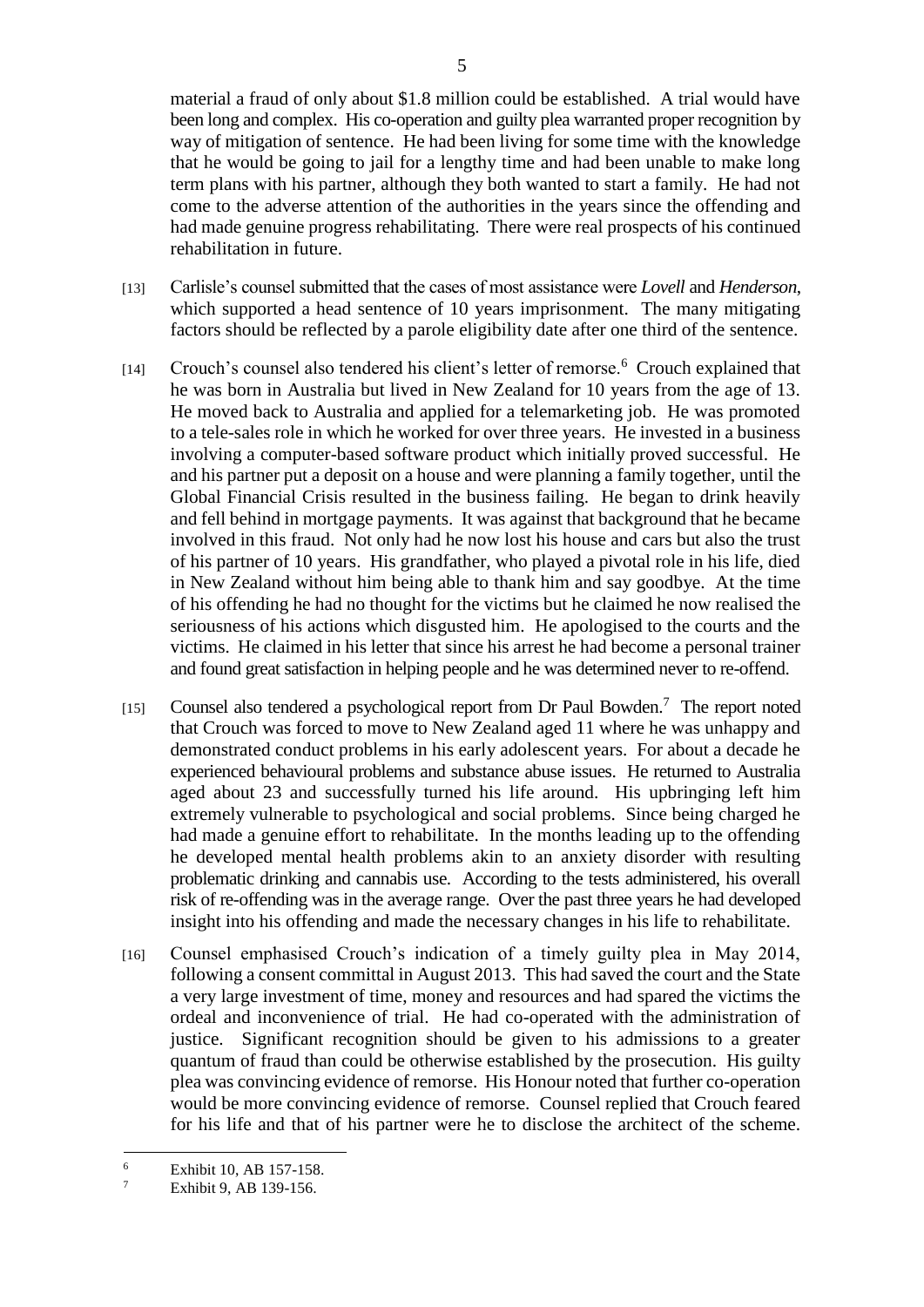Counsel also tendered character references, one of which was from Crouch's employer, and all of which supported the submission that Crouch had rehabilitated over the past three and a half years.

#### **The judge's sentencing remarks**

- [17] In sentencing, the judge referred to the applicants' pleas of guilty to a \$5.6 million aggravated fraud of citizens, often depleting their life savings. About \$5 million remained outstanding with no prospect of recovery. His Honour referred to the applicants' criminal histories which were of limited seriousness compared with the present charge. This was a large scale and complex fraud which had a significant impact on the lives of many people. Accepting that the applicants' personal gain was limited and that someone else was the architect of the scheme, His Honour noted that the applicants had not disclosed the identity of that architect. They were not minor players; each was responsible for the setting up, monitoring and directing of staff and activities of each of the companies used in the fraud and had arranged for the collection and receipt of funds withdrawn from the companies' accounts. Each was at the top of the group of offenders who had been charged.
- [18] His Honour noted that since their arrest there was some indication that each had developed insight into their offending. The judge referred to Crouch's psychological report and the submission that both had rehabilitated, stating: "You are entitled to appropriate recognition for your level of cooperation but in my view that cooperation has not been complete and it has been deficient in a most important respect. Your expressions of remorse must be considered in that light as well, in my view."<sup>8</sup>
- [19] The judge observed that the comparable cases to which he had been referred placed strong emphasis on general deterrence for offending of this kind. A sentence that recognised the effect of this conduct on the victims had to be imposed. His Honour determined that a period of 10 years imprisonment was appropriate, adding:

"In recognition of those matters that do weigh in your favour, I will recommend that you be eligible for parole earlier than would otherwise be the case. In my view, however, those matters do not entitle you to an eligibility after a third. Rather, in my view, you should be eligible to be considered for release on parole after you have served four years of those sentences<sup>"9</sup>

## **The applicants' contentions**

- [20] The applicants contended that the judge erred in not setting a parole eligibility date after one third of their head sentences. While accepting that there was no rule, they submitted that it was a normal sentencing practice in Queensland to reflect a plea of guilty and other mitigating circumstances by setting parole release or parole eligibility after about one third of the term of imprisonment. Any departure from this practice should have been explained in the sentencing judge's reasons. The applicants had pleaded guilty and co-operated in the administration of justice. The judge gave no reasons for not setting parole eligibility after one third, that is after three years and four months, and instead set parole eligibility after four years.
- [21] If it can be inferred that his Honour considered the applicants' omission to name the architect of the fraud was the reason for not giving parole eligibility after one third,

<sup>&</sup>lt;sup>8</sup><br>Sentence 2, lines 31-34, AB 37.<br>Sentence 2, lines 42, 1, AB 27.

Sentence 2-3, lines 43-1, AB 37-38.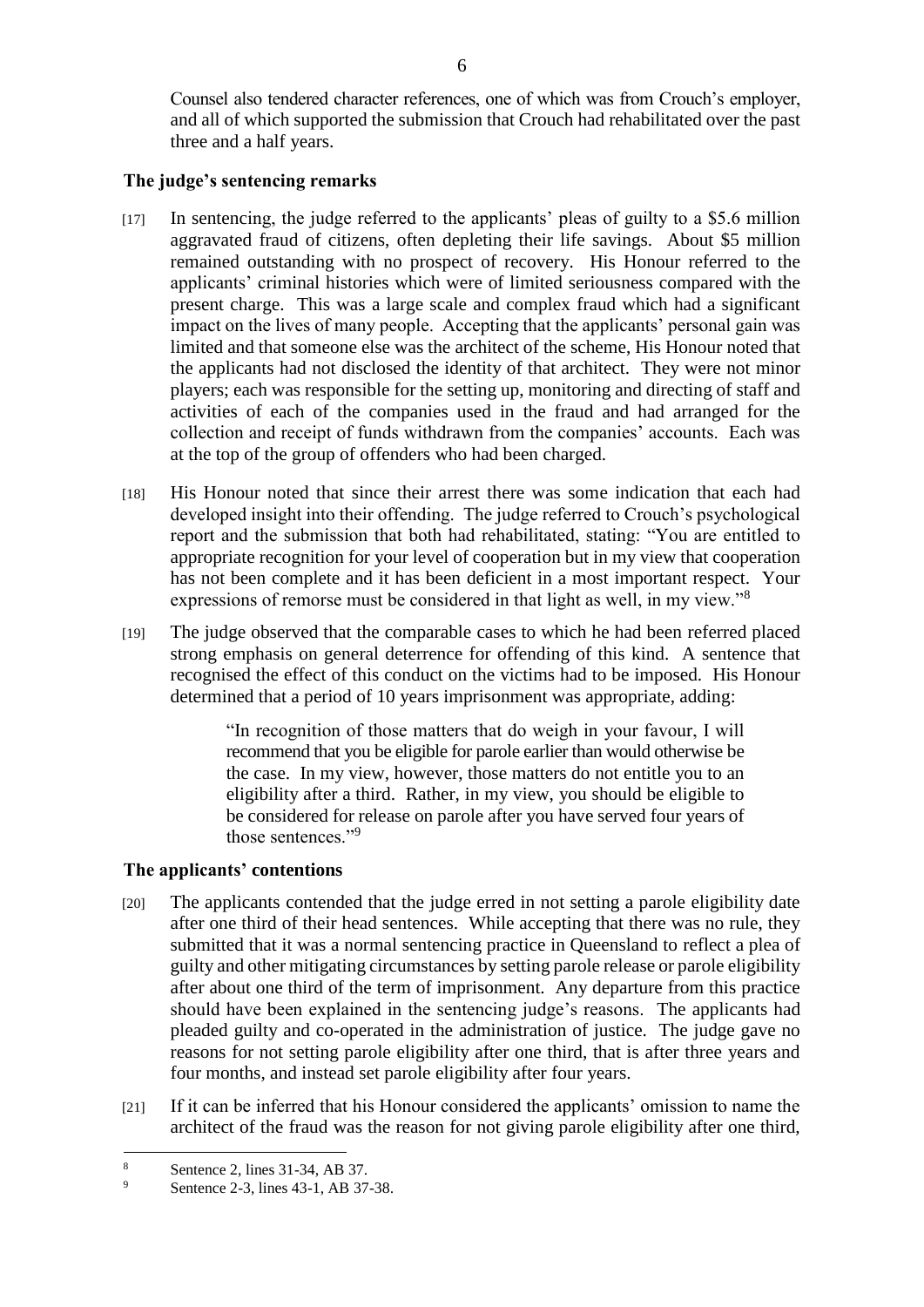they contended this was an error. It was not necessary for those who plead guilty to name accomplices involved in the offending in order to benefit from the normal practice of parole eligibility after one third of the sentence. This was especially so when to do so would put the offenders or those close to them at risk. Had they cooperated to that extent, they would have been entitled to considerably greater recognition by way of mitigation than parole eligibility after one third, consistent with s 13A *Penalties and Sentences Act* 1999 (Qld).

- [22] The applicants further submitted that the judge erred in not recognising, both in his sentencing reasons and in the sentence he imposed, the important mitigating fact that, without the applicants' admissions, a fraud of only \$1.8 million could have been established. The applicants' voluntary admission that the fraud involved almost another \$4 million was a matter which should have been given very significant weight in mitigation. The judge's omission to refer to this in his sentencing remarks, combined with the fixing of the parole eligibility date after four years rather than after one third, suggested that his Honour gave no or insufficient weight to this matter.
- [23] Finally the applicants contended that the sentence was manifestly excessive given the mitigating features. Although the applicants conceded they were heavily involved in a serious fraud, they emphasised they were not its architects. They themselves gained only a very small portion of the amount defrauded. They pleaded guilty at an early stage and co-operated with the authorities to a very large extent, although not so far as to invoke s 13A. They were arrested and charged about three and a half years before sentence. Despite their troubled backgrounds as youths, they had rehabilitated since their arrest and stayed out of trouble. They had good prospects of further rehabilitation. The delay between their offending being detected and sentence was not their fault. The sentence imposed did not sufficiently reflect these considerable mitigating features and as a result was manifestly excessive.
- [24] The applicants contended that the application for leave to appeal against sentence should be granted, the appeal allowed, the sentence in each case set aside and instead a sentence of nine years imprisonment with parole eligibility after three years substituted.

## **The respondent's contentions**

- [25] The respondent emphasised that whether parole eligibility should be granted after one third of the head sentence will always depend on the particular circumstances of each case; a departure from that practice does not necessarily evidence any error justifying appellate interference. The head sentence imposed could be seen as a 12 year head sentence with parole eligibility at the one third mark, but with a reduction in the head sentence to reflect the mitigating features. Such a sentence is not an error merely because it departs from a more common practice: *R v Rooney and Gerhinger*. 10
- [26] The reasons for setting parole eligibility at four years rather than after one third, the respondent contended, were clear from the judge's sentencing remarks and from the discussion between counsel and the judge during the hearing. Whilst there was no requirement for an offender to name accomplices in order to benefit in the sentencing process from a plea of guilty, the respondent contended that the judge correctly identified that the applicants could have given greater co-operation. Any discount in sentence for co-operation must not produce a result which is disproportionate to the objective gravity of the offence and the circumstances of a particular offender. The

 $10$  [2016] QCA 48, [16] – [18].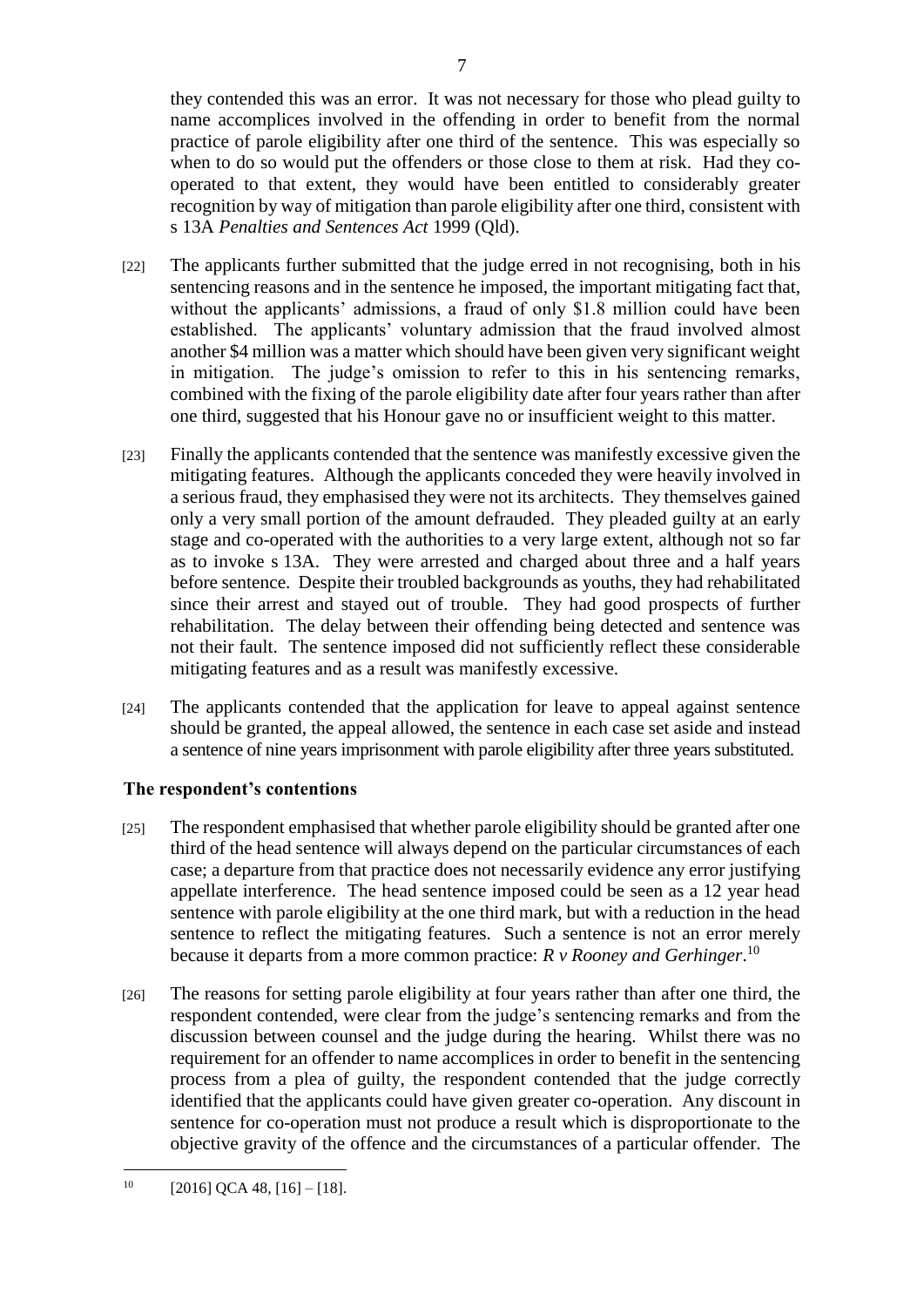judge correctly identified that the applicants were at the highest level of those charged and prosecuted in this sophisticated fraudulent scheme. This was because they chose to remain silent and to not disclose to police the identity of the architects of the fraud. The judge was entitled to take this into account, in determining the sentence.

[27] The respondent placed some emphasis on *Henderson* where a nine year sentence with parole eligibility after four years was imposed after a trial for a fraud involving \$1.8 million over 15 months. The maximum penalty at that time was 10 years whereas the present maximum penalty is 12 years imprisonment. The only relevant decision involving the current maximum of 12 years imprisonment was *Lovell* where this Court reduced an effective head sentence of 13 years imprisonment to 11 years imprisonment with parole eligibility after four years. The respondent submitted that when compared to those cases, the sentence was not manifestly excessive. As the judge has not erred in any way, the respondent contended the application for leave to appeal should be dismissed.

## **Conclusion**

- [28] The applicants pleaded guilty to their involvement at a high level in a staggeringly audacious fraudulent scheme defrauding some 311 people, often the retired, elderly and vulnerable, of their savings, sometimes their life savings. The victim impact statements record the devastating effects of the offending, which involved nearly \$5.6 million, very little of which has been or will be recovered. The fraud was perpetrated over a 12 month period and involved five companies. The maximum penalty was 12 years imprisonment and this despicable offending was towards the upper end of the range of seriousness for such an offence.
- [29] None of the cases to which the applicants referred this Court support their contention that, where there is a timely plea of guilty and other mitigating features and no parole date or parole eligibility is set after one third of the sentence, judges must explain why they have not done so. That said, it is common for Queensland sentencing judges to recognise mitigating features, including timely guilty pleas, by setting either parole eligibility or a parole release date after one third instead of at the statutory one half. Indeed, the applicants referred this Court to  $R v$  Jamieson<sup>11</sup> and  $R v$  *Kendrick*<sup>12</sup> where this practice has been called "normal." But nothing said in *Jamieson* or *Kendrick* alters the requirement for judges to exercise the sentencing discretion judicially. Whether a sentence warrants mitigation reflected in a parole eligibility, a parole release date or a suspension set after one third of the sentence, or at some other time, will always turn on the particular circumstances of the individual case.
- [30] The sentencing judge in this case correctly noted that the applicants had not informed the authorities of the identity of the architect or architects of this fraudulent scheme in which they were both significant players. This meant they could not benefit from s 13A *Penalties and Sentences Act* as their co-operation with the authorities was not at that high level. That was no reason, however, not to give appropriate weight to whatever features were in their favour. Whilst this was a most serious example of aggravated fraud in which the applicants, who had committed prior offences of dishonesty, played a pivotal role, there were important mitigating features. They entered timely pleas of guilty. Their co-operation with the authorities, although not such as to invoke s 13A, was extensive. But for their admissions, only \$1.8 million of their \$5.6 million

 $11$  $^{11}$  [2016] QCA 11, [48].<br> $^{12}$  [2015] QCA 27 [43]

<sup>[2015]</sup> QCA 27, [43].